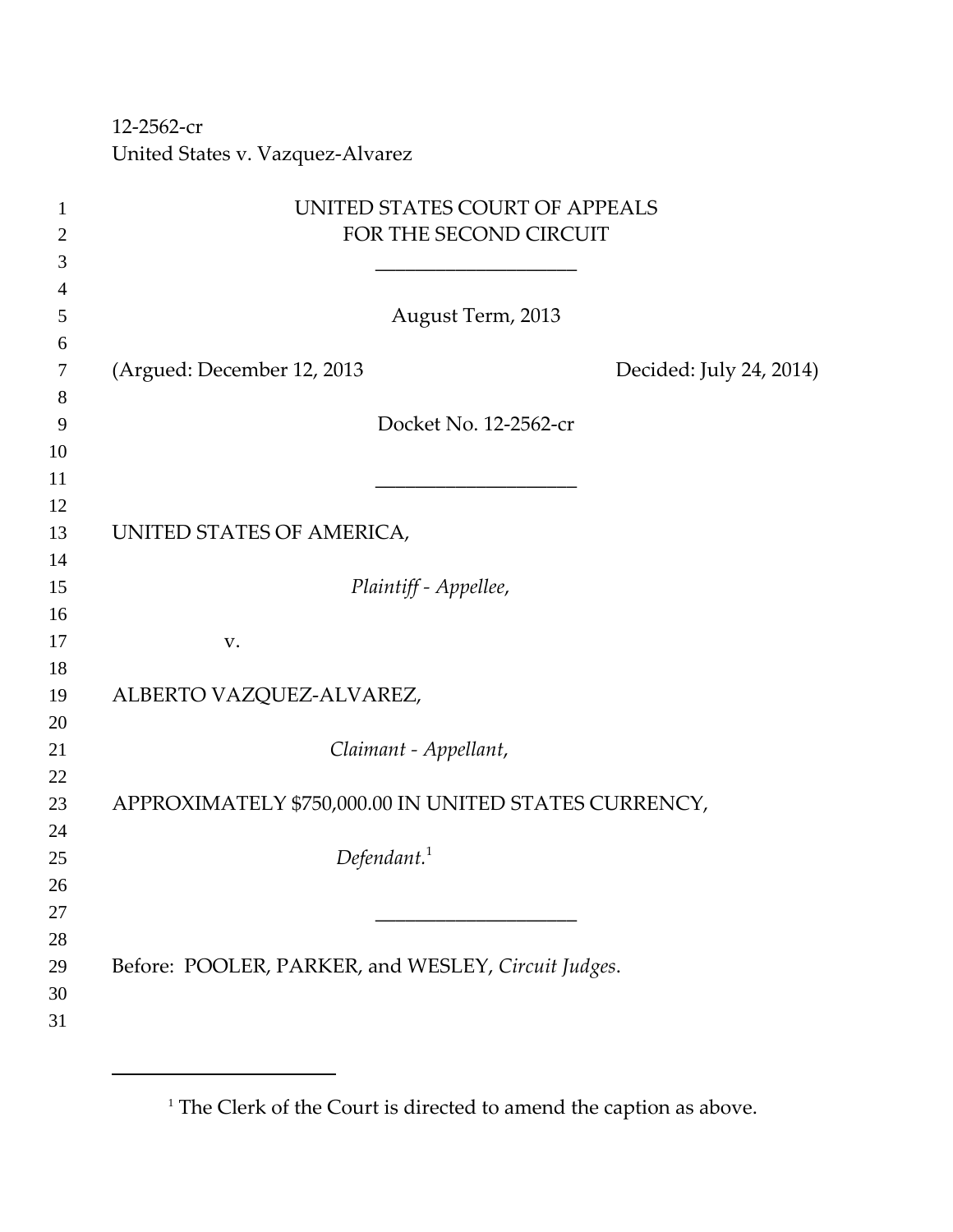| $\mathbf{1}$                    | Appeal from United States District Court for the Southern District of New                                                                                                                                                                                       |
|---------------------------------|-----------------------------------------------------------------------------------------------------------------------------------------------------------------------------------------------------------------------------------------------------------------|
| $\overline{2}$                  | York (Barbara S. Jones, J.) from a judgment of forfeiture entered June 19, 2012                                                                                                                                                                                 |
| 3                               | against the defendant currency. Because we find the district court properly                                                                                                                                                                                     |
| 4                               | exercised jurisdiction over the res at issue in this case, we affirm.                                                                                                                                                                                           |
| 5                               | Affirmed.                                                                                                                                                                                                                                                       |
| 6                               |                                                                                                                                                                                                                                                                 |
| $\overline{7}$<br>8             | LUIS RAFAEL RIVERA-RODRIGUEZ, San Juan, PR, for<br>Claimant-Appellant Alberto Vazquez-Alvarez.                                                                                                                                                                  |
| 9<br>10<br>11<br>12<br>13<br>14 | MARTIN S. BELL, Assistant United States Attorney for<br>the Southern District of New York, (Preet Bhara, United<br>States Attorney, Justin Anderson, Assistant United<br>States Attorney, on the brief) New York, NY, for Appellee<br>United States of America. |
| 15                              | PER CURIAM:                                                                                                                                                                                                                                                     |
| 16                              | Alberto Vazquez-Alvarez appeals from the June 19, 2012 order of forfeiture                                                                                                                                                                                      |
| 17                              | entered into the United States District Court for the Southern District of New                                                                                                                                                                                  |
| 18                              | York (Barbara S. Jones, J.) seizing roughly \$750,000 in cash. On appeal, Vazquez-                                                                                                                                                                              |
| 19                              | Alvarez argues that the district court erred in granting the government's motion                                                                                                                                                                                |
| 20                              | for a default judgment against the res without first considering his motion to                                                                                                                                                                                  |
| 21                              | dismiss for lack of jurisdiction. Vazquez-Alvarez argued that the government                                                                                                                                                                                    |
| 22                              | both failed to bring its forfeiture action within the statutory time limits and did                                                                                                                                                                             |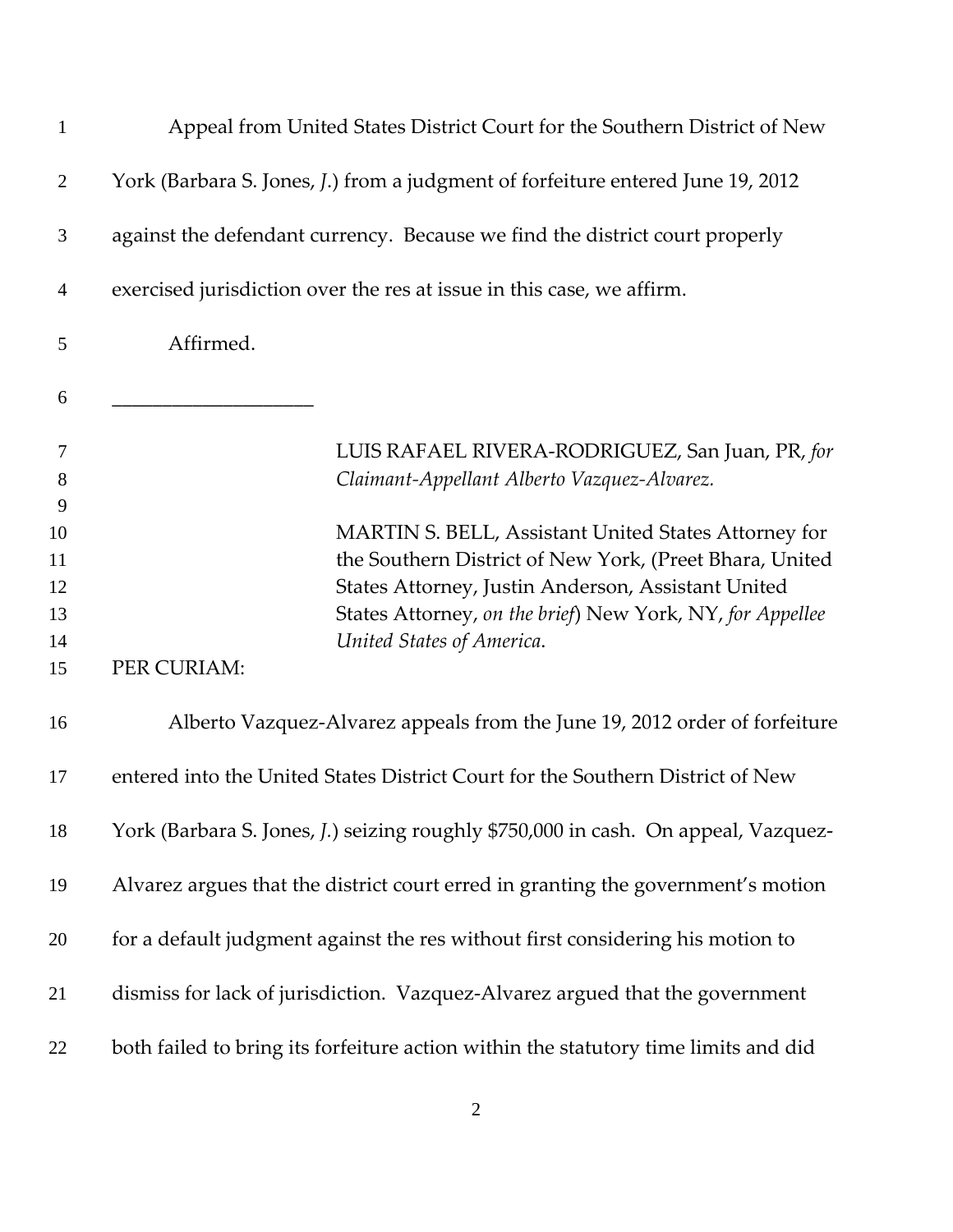| $\mathbf{1}$   | not execute its warrant against the cash, stripping the district court of its      |
|----------------|------------------------------------------------------------------------------------|
| $\overline{2}$ | jurisdiction over the res. We disagree. The statutory time limits for commencing   |
| 3              | a forfeiture action are claims-processing rules, not jurisdictional rules. As      |
| $\overline{4}$ | Vazquez-Alvarez failed to establish standing to challenge the forfeiture-a         |
| $\mathfrak{S}$ | holding unchallenged on appeal-we affirm the district court's judgment of          |
| 6              | forfeiture.                                                                        |
| $\overline{7}$ | <b>BACKGROUND</b>                                                                  |
| $8\,$          | Factual background.<br>I.                                                          |
| 9              | Because of the procedural posture of this case, the record below was not           |
| 10             | fully developed. Vazquez-Alvarez and the government each offer differing           |
| 11             | versions of the facts. As the factual differences are irrelevant to the outcome of |
| 12             | this appeal, however, we simply note where the parties' stories diverge in our     |
| 13             | recitation below.                                                                  |
| 14             | Vazquez-Alvarez left his hotel room at a Best Western in the Bronx on the          |
| 15             | evening of May 12, 2010, entered his vehicle and drove off. Agents for the Drug    |
| 16             | Enforcement Administration ("DEA") and New York City Police Department             |
| 17             | ("NYPD") were conducting surveillance in the area, which was known for             |
| 18             | narcotics trafficking activity. The law enforcement officers observed Vazquez-     |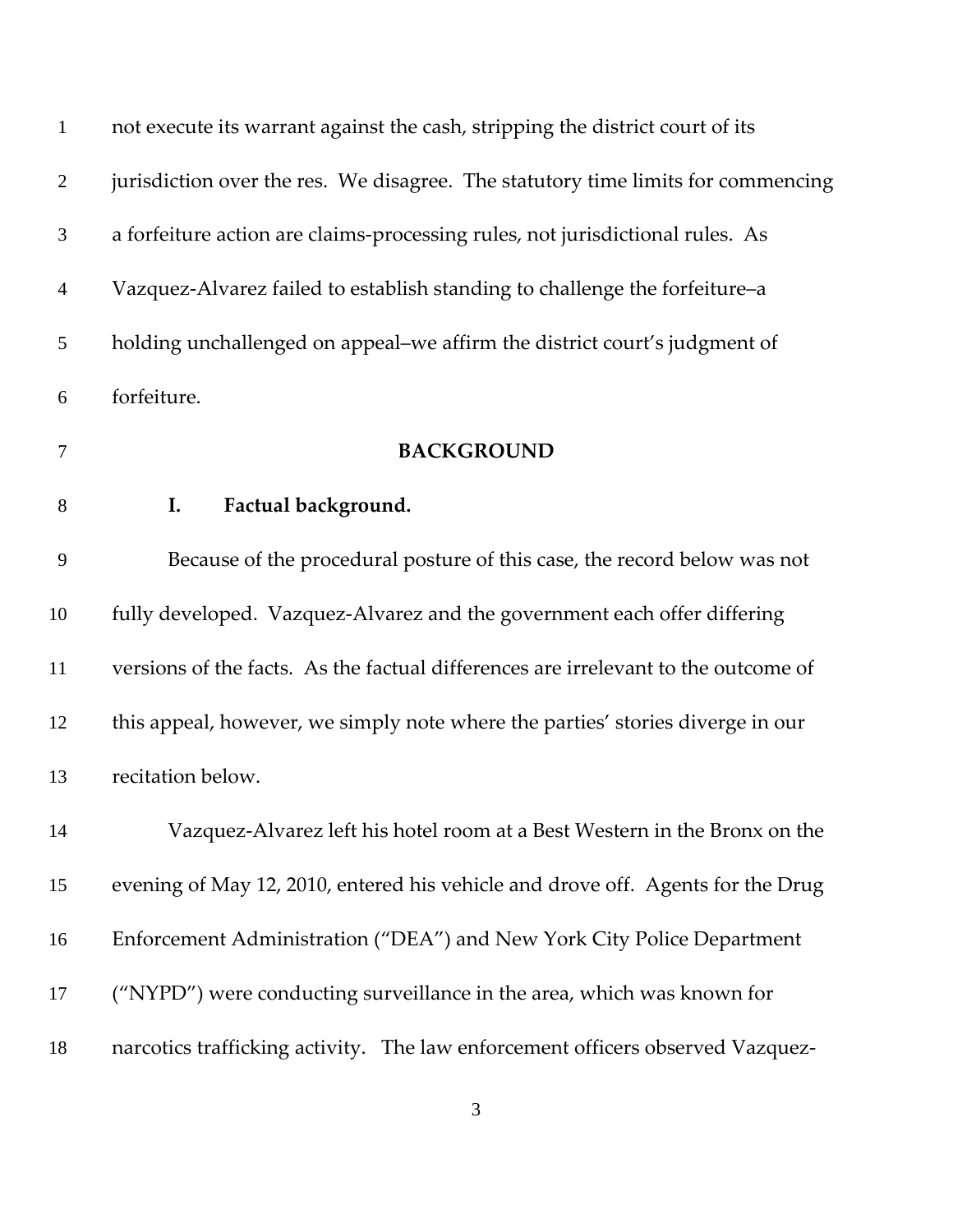| $\mathbf{1}$   | Alvarez leave the hotel and drive away. After noticing Vazquez-Alvarez failed to   |
|----------------|------------------------------------------------------------------------------------|
| $\overline{2}$ | signal when making a left turn, the law enforcement officers ordered Vazquez-      |
| 3              | Alvarez to pull over. Vazquez-Alvarez did not stop immediately, but drove on       |
| $\overline{4}$ | for roughly half a block while speaking on his mobile phone. When Vazquez-         |
| 5              | Alvarez did pull over, a law enforcement officer approached his vehicle, asked     |
| 6              | for identification and noted that Vazquez-Alvarez "appeared nervous."              |
| $\tau$         | The government contends Vazquez-Alvarez verbally consented to a                    |
| $8\,$          | search of his vehicle. Vazquez-Alvarez disputes that contention, alleging that the |
| 9              | agents did not ask for consent, and he never provided it. The agents searching     |
| 10             | Vazquez-Alvarez's car found two large duffel bags which contained roughly          |
| 11             | \$750,000 bundled in stacks of \$20,000 each. The government alleges its agents    |
| 12             | asked Vazquez-Alvarez about the source of the cash, and he told them he had        |
| 13             | recently won the lottery.                                                          |
| 14             | Vazquez-Alvarez alleges the agents drove him back to the Best Western              |
| 15             | Hotel, and then left him handcuffed in their car while they performed a search of  |
| 16             | his hotel room. He further alleges that he was photographed and fingerprinted      |
| 17             | at another room at the hotel and subjected to a custodial interrogation before     |
| 18             | being taken to his vehicle and sent home. Vazquez-Alvarez states the agents        |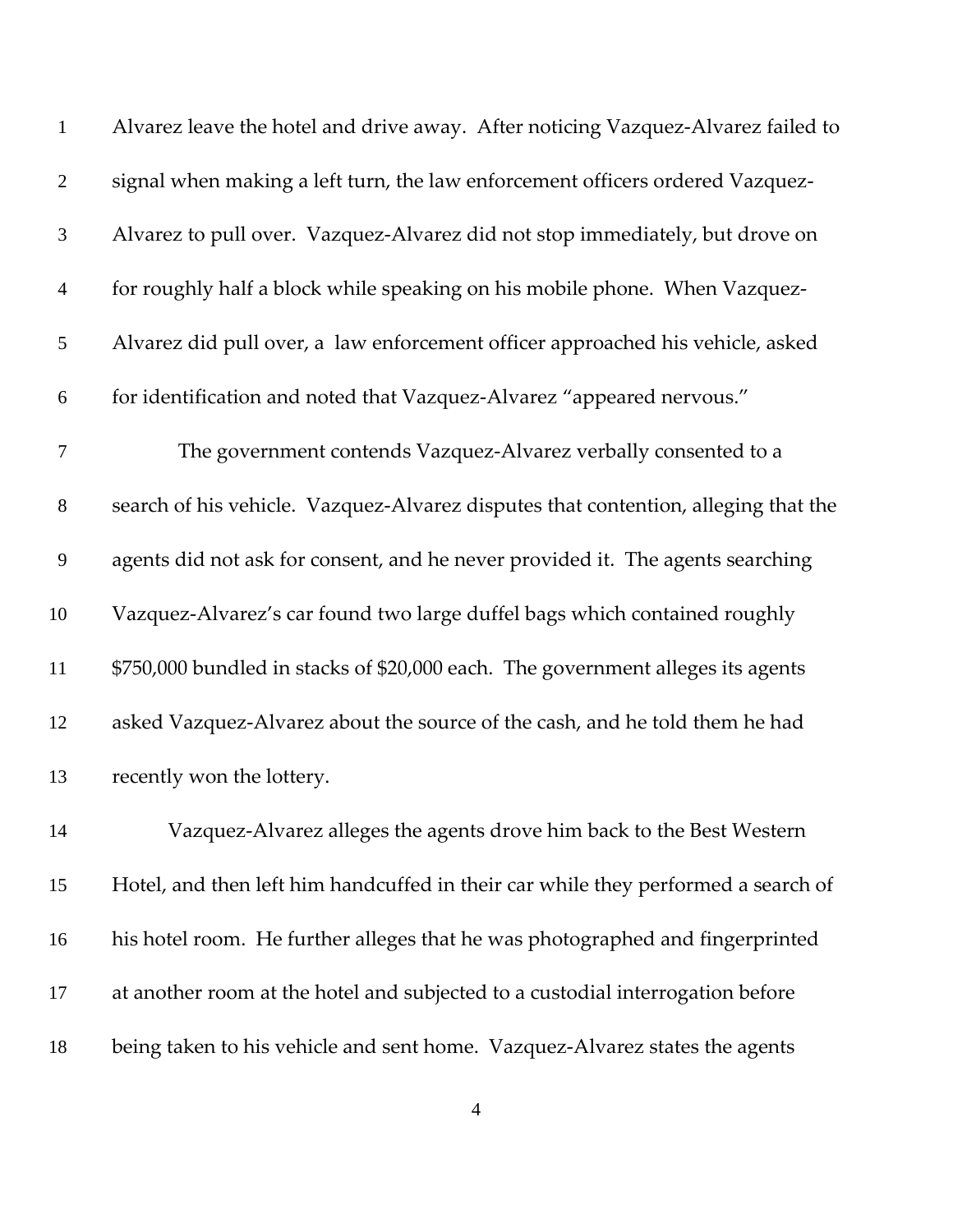simply kept the cash without issuing him a receipt, charging him with a crime or even issuing him a traffic ticket.

## **II. Procedural background.**

 Vazquez‐Alvarez filed a motion for the return of his property in the Southern District of New York pursuant to Rule 41(g) of the Federal Rules of Criminal Procedure, docketed July 9, 2010.On August 12, 2010, the government filed an in rem complaint in the Southern District of New York seeking forfeiture of the \$750,000 ("the Cash") on the ground that the funds were either involved, or 9 intended to be involved, in drug trafficking.<sup>2</sup> On October 5, 2010, Vazquez- Alvarez filed a claim of interest in the government's action, alleging that he was the "owner/possessor" of the Cash. The government then served interrogatories on Vazquez‐Alvarez on October 26, 2010 seeking to clarify his relationship to the Cash, as permitted by the Supplemental Rules for Admiralty or Maritime Claims and Asset Forfeiture Actions (the "Forfeiture Rules").The interrogatories included questions asking Vazquez‐Alvarez to "[s]tate, with specificity, why you

<sup>&</sup>lt;sup>2</sup> After filing its complaint, the government moved to dismiss the Rule  $41(g)$  action as moot. The district court granted the motion, which went unopposed, on December 20, 2010.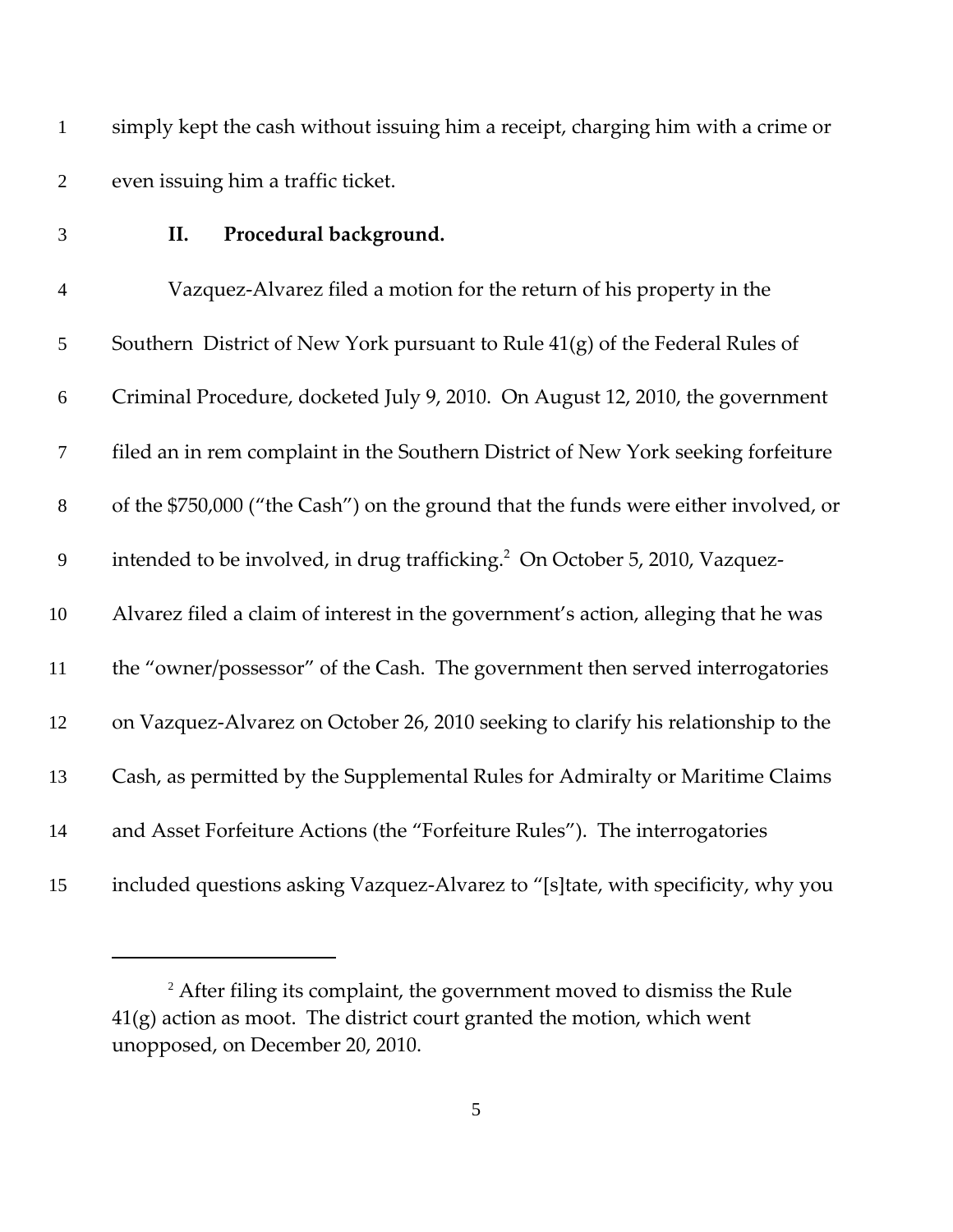| $\mathbf{1}$   | are the owner of the [Cash]," "the source from which you acquired the [Cash],"          |
|----------------|-----------------------------------------------------------------------------------------|
| $\overline{2}$ | and "[i]f you contend the [Cash] was derived from lottery winnings, identify the        |
| 3              | name of the lottery, the state in which the lottery was offered, the date you won       |
| $\overline{4}$ | the lottery, the date you claimed your prize, the amount you won, and provide           |
| 5              | any documents in support of your claim that you won the lottery."                       |
| 6              | Vazquez-Alvarez never responded to the government's interrogatories.                    |
| $\tau$         | On January 21, 2011, the government moved to either (1) strike Vazquez-                 |
| $8\,$          | Alvarez's claim, or alternatively, (2) for an order to compel a response to the         |
| 9              | interrogatories. On March 3, 2011, Vazquez-Alvarez moved to dismiss the                 |
| 10             | complaint on the basis that the district court had no jurisdiction over the Cash.       |
| 11             | Vazquez-Alvarez argued that the district court could not properly exercise              |
| 12             | jurisdiction over the Cash because the government (1) failed to comply with the         |
| 13             | 60-day time period for filing a complaint pursuant to 18 U.S.C. $\S 983(a)(1)(A)(ii)$ , |
| 14             | and (2) failed to execute its arrest warrant in rem against the Cash. The district      |
| 15             | court denied both the government's motion to strike and Vazquez-Alvarez's               |
| 16             | motion to dismiss as premature, and ordered (1) Vazquez-Alvarez to file an              |
| 17             | answer; $(2)$ the government to re-serve its special interrogatories; and $(3)$ for     |
| 18             | Vazquez-Alvarez to respond to the interrogatories.                                      |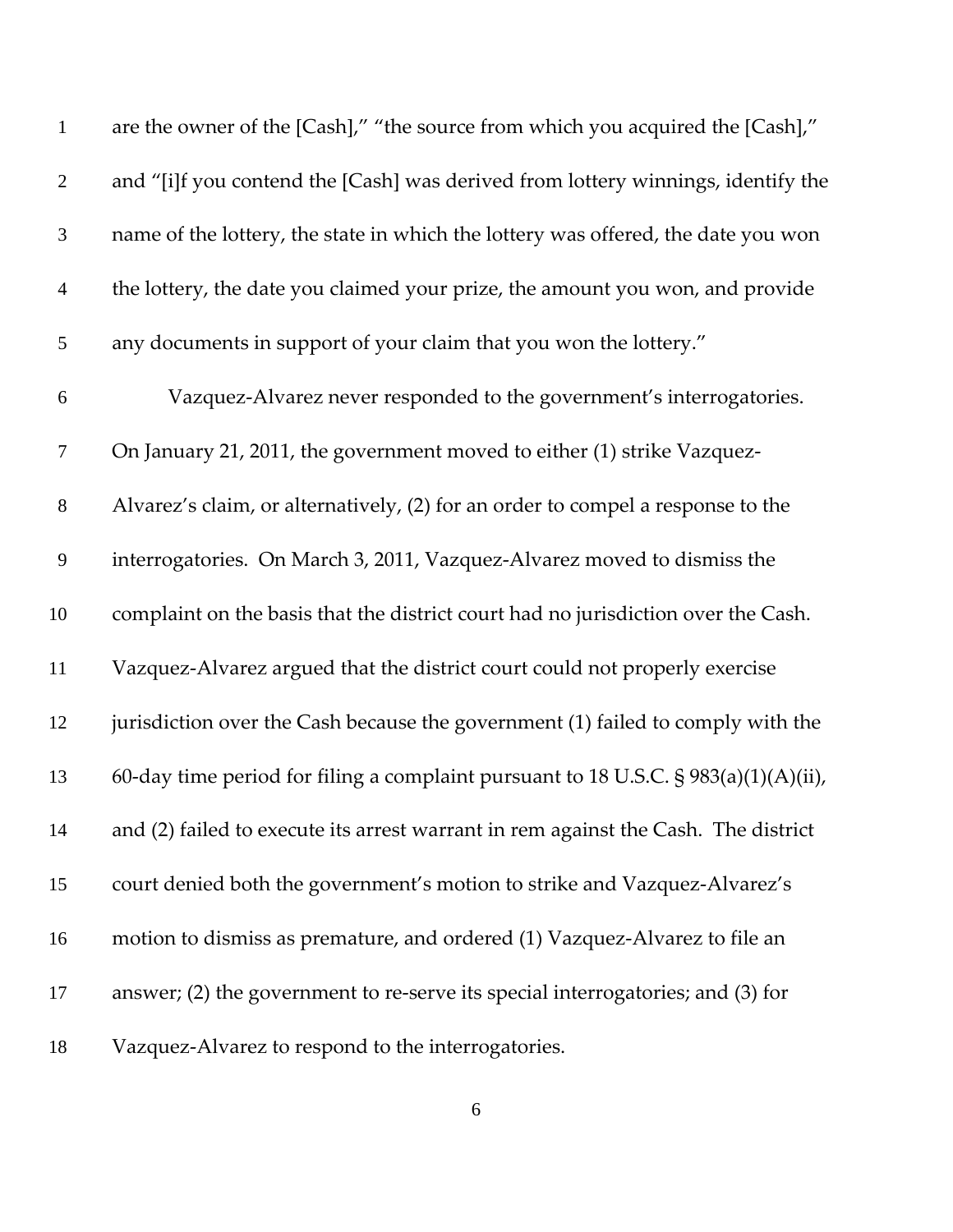| $\mathbf{1}$   | Vazquez-Alvarez did file an answer, but instead of responding to the              |
|----------------|-----------------------------------------------------------------------------------|
| $\overline{2}$ | interrogatories he brought a motion for a protective order excusing him from      |
| $\mathfrak{Z}$ | answering the government's interrogatories and renewed his motion to dismiss      |
| $\overline{4}$ | the complaint for lack of jurisdiction. The government moved to strike his claim  |
| 5              | or for an order compelling him to respond to the interrogatories. On December 8,  |
| 6              | 2011, the district court denied each of Vazquez-Alvarez's motions and granted     |
| $\tau$         | the government's motion to compel a response to the interrogatories. The district |
| $8\,$          | court concluded that the forfeiture rules required Vazquez-Alvarez first respond  |
| 9              | to the government's interrogatories before deciding either the government's       |
| 10             | motion to strike or Vazquez-Alvarez's motion to dismiss. The district court       |
| 11             | ordered Vazquez-Alvarez to respond to the interrogatories by December 29, 2011.   |
| 12             | After allowing several extensions of time for Vazquez-Alvarez to respond, the     |
| 13             | district court granted the government's motion to strike his claim. The district  |
| 14             | court found that                                                                  |
| 15             | Since Claimant's extreme delay in responding to the                               |
| 16             | Special Interrogatories, which were initially served on                           |
| 17             | his counsel on October 26, 2010, has prejudiced the                               |
| 18             | Government in obtaining information necessary to                                  |
| 19             | prosecute this matter as well as to ensure that the                               |
|                |                                                                                   |

- Claimant has proper Article III standing, the Court grants the Government's request to strike the Claimant's
- claim for failure to comply with discovery obligations.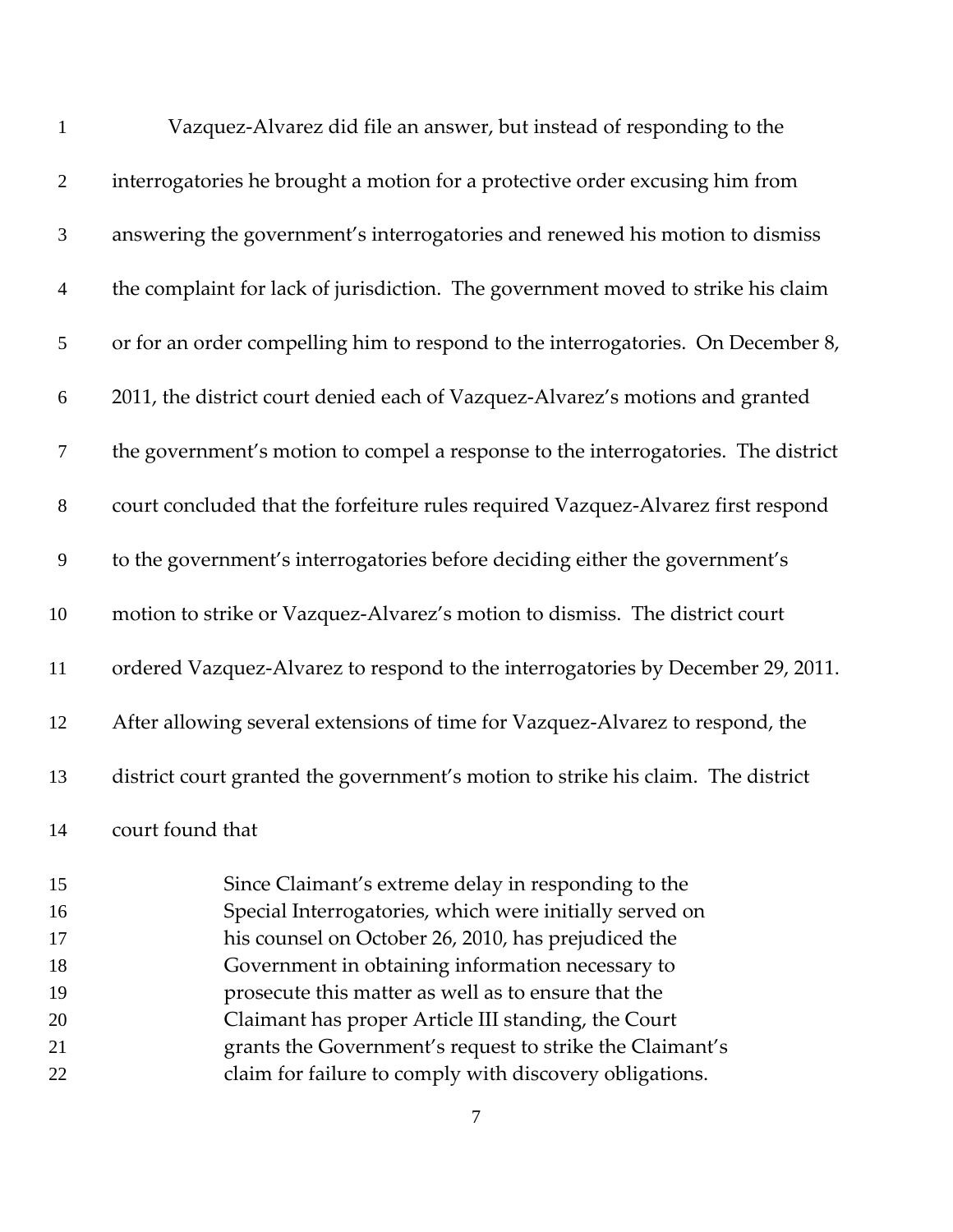Default judgment was entered in favor of the government on June 19, 2012. This appeal followed.

| 3              | <b>ANALYSIS</b>                                                                       |
|----------------|---------------------------------------------------------------------------------------|
| $\overline{4}$ | The question of whether the district court was obliged to consider                    |
| 5              | Vazquez-Alvarez's motion to dismiss for lack of subject matter jurisdiction before    |
| 6              | considering any other issue is a legal conclusion that we review de novo. See, e.g.,  |
| $\overline{7}$ | Phillips v. Saratoga Harness Racing, Inc., 240 F.3d 174, 177 (2d Cir. 2001).          |
| $8\,$          | On appeal, Vazquez-Alvarez does not contest the district court's finding              |
| 9              | that he failed to establish standing in the in rem action. The only question before   |
| 10             | our Court is whether the district court erred in refusing to consider Vazquez-        |
| 11             | Alvarez's motion to dismiss for lack of subject matter jurisdiction before he         |
| 12             | established standing in the matter. We find no error.                                 |
| 13             | In rem forfeiture actions are governed by Rule G of the Forfeiture Rules <sup>3</sup> |
| 14             | and the Civil Asset Forfeiture Reform Act of 2000 ("CAFRA"), Pub. L. No. 106-         |
| 15             | 185, 114 Stat. 202.                                                                   |

<sup>&</sup>lt;sup>3</sup> The Supplemental Rules for Admiralty or Maritime Claims and Asset Forfeiture Actions also govern civil forfeiture claims. *See* 18 U.S.C. § 981(b)(2); 21 U.S.C. § 881(b).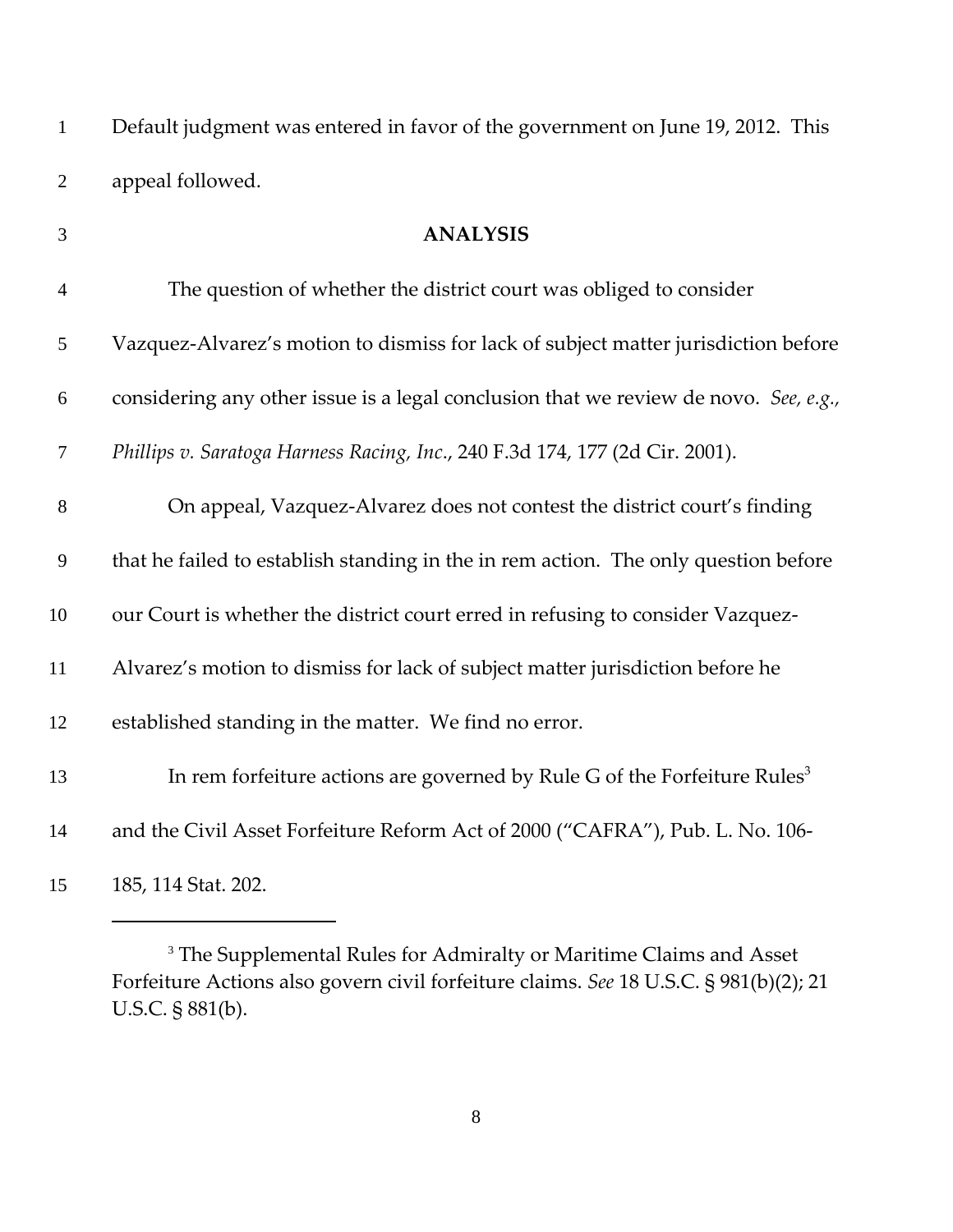| $\mathbf{1}$   | We agree with the district court that the Forfeiture Rules require claimants          |
|----------------|---------------------------------------------------------------------------------------|
| $\overline{2}$ | first establish standing to intervene in the in rem action before moving to dismiss.  |
| $\mathfrak{Z}$ | Any "person who asserts an interest" in the res that is the subject of a forfeiture   |
| $\overline{4}$ | action may "contest the forfeiture by filing a claim in the court where the action is |
| 5              | pending." Forfeiture Rule G(5)(a)(i). The government may then move to strike          |
| 6              | the claim on the ground that the "claimant lacks standing." Forfeiture Rule           |
| $\tau$         | $G(8)(c)(i)(B)$ . The claimant must then establish standing by a preponderance of     |
| $8\,$          | the evidence. Forfeiture Rule $G(8)(c)(ii)(B)$ . Standing is a prerequisite to        |
| 9              | challenging the forfeiture. United States v. Cambio Exacto, S.A., 166 F.3d 522, 526   |
| 10             | (2d Cir. 1999) ("In order to contest a governmental forfeiture action, claimants      |
| 11             | must have both standing under the statute or statutes governing their claims and      |
| 12             | standing under Article III of the Constitution as required for any action brought     |
| 13             | in federal court."). Once a claimant establishes standing, the claimant can then      |
| 14             | move to dismiss the action. Forfeiture Rule $G(8)(b)(i)(''A$ claimant who             |
| 15             | establishes standing to contest forfeiture may move to dismiss the action").          |
| 16             | Indeed, the Forfeiture Rules provide that if the government issues                    |
| 17             | interrogatories aimed at determining whether a claimant can establish standing,       |
| 18             | the government need not respond to a motion to dismiss "until 21 days after the       |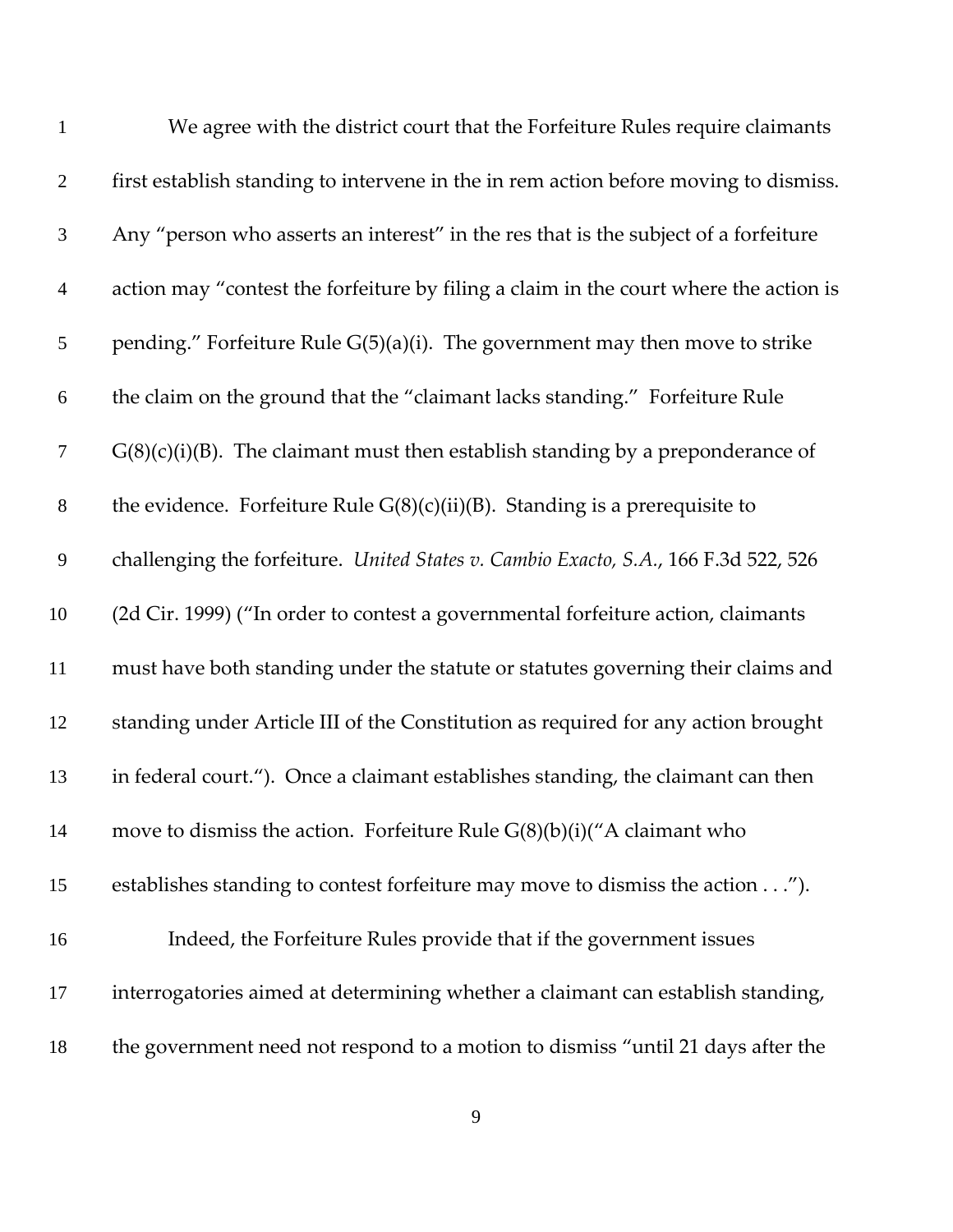| $\mathbf{1}$     | claimant has answered [the] interrogatories." Forfeiture Rule $G(6)(c)$ . If the      |
|------------------|---------------------------------------------------------------------------------------|
| $\overline{2}$   | government does move to strike a claim, that motion to strike "must be decided        |
| $\mathfrak{Z}$   | before any motion by the claimant to dismiss the action." Forfeiture Rule             |
| $\overline{4}$   | $G(8)(c)(ii)(A)$ . Establishing standing in the context of a forfeiture action before |
| 5                | considering the merits of a motion to dismiss simply makes sense: the defendant       |
| $\boldsymbol{6}$ | in such an action is the res, not the claimant. Without standing, the claimant        |
| $\tau$           | lacks the right to bring any motion, regardless of the basis. It is thus incumbent    |
| $\,8\,$          | upon a court to establish whether the claimant "'alleged such a personal stake in     |
| 9                | the outcome of the controversy as to assure that concrete adverseness which           |
| 10               | sharpens the presentation of issues upon which the court so largely depends for       |
| 11               | illumination of difficult constitutional questions." Torres v. \$36,256.80 U.S.       |
| 12               | Currency, 25 F.3d 1154, 1157 (2d Cir. 1994) (quoting Baker v. Carr, 369 U.S. 186, 204 |
| 13               | $(1962)$ ).                                                                           |
| 14               | Moreover, the claims raised by Vazquez-Alvarez in his motion to dismiss               |
| 15               | do not implicate the court's subject matter jurisdiction. First, notwithstanding      |
| 16               | Vazquez-Alvarez's contention to the contrary, execution of the arrest warrant is      |
| 17               | specifically excused by the Forfeiture Rules when the property is already in the      |
| 18               | government's possessions, custody or control. Forfeiture Rule G(3)(c)(ii)(A).         |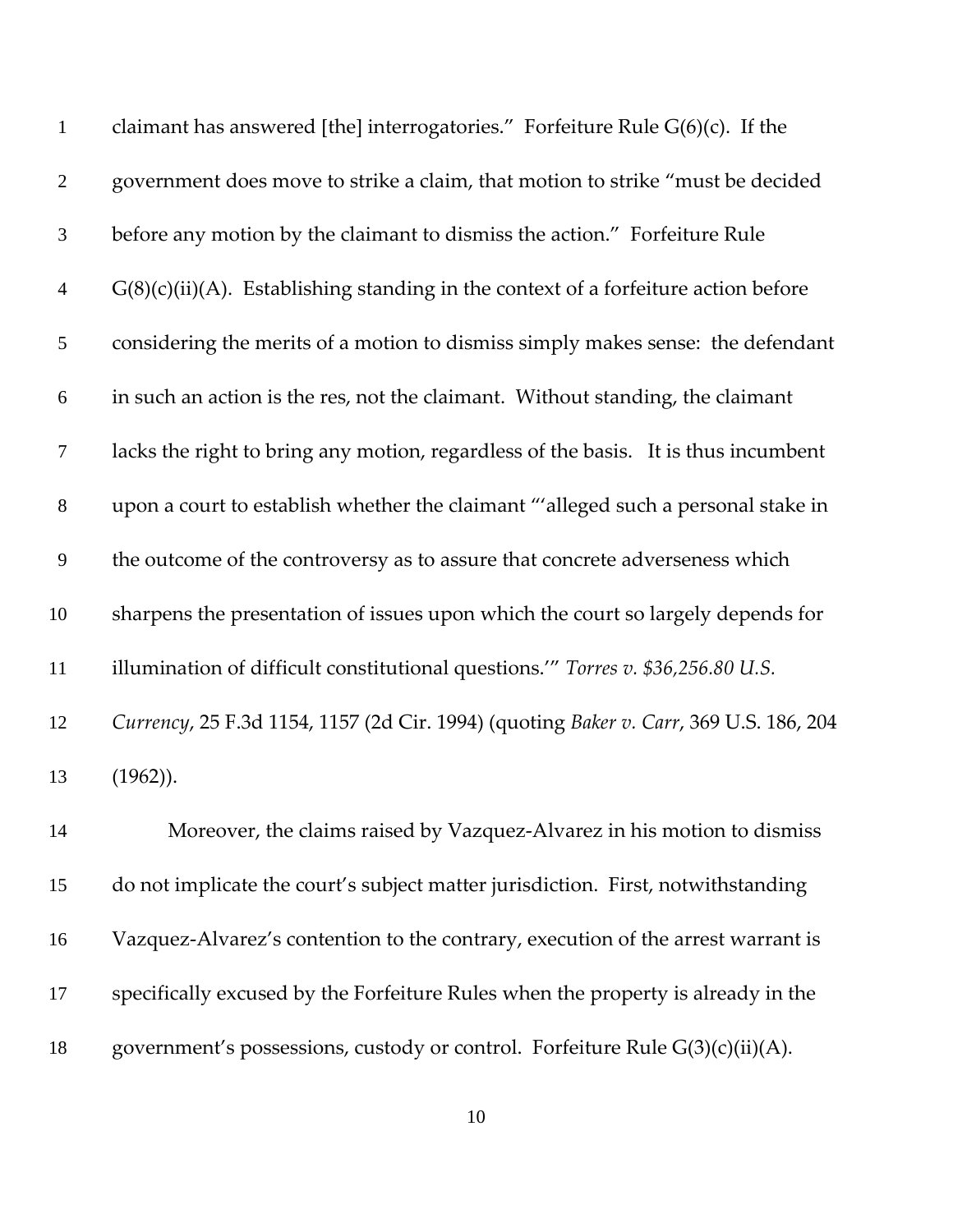| $\mathbf{1}$   | Second, Vazquez-Alvarez alleges that the government filed its civil forfeiture          |
|----------------|-----------------------------------------------------------------------------------------|
| $\overline{2}$ | action against the Cash "well after the 60-day time period allotted by 18 U.S.C. §      |
| 3              | $983(a)(1)(A)(ii)$ ." Assuming without deciding that the government filed late, a       |
| $\overline{4}$ | late-filed forfeiture action would not deprive the district court of subject matter     |
| $\mathfrak{S}$ | jurisdiction. "[T] he provisions of $\S$ 983 are procedural rules for pursuing the      |
| 6              | forfeiture of seized assets," not "conditions of subject matter jurisdiction."          |
| $\overline{7}$ | United States v. Wilson, 699 F.3d 789, 795 (4th Cir. 2012); see also Eberhart v. United |
| $8\,$          | States, 546 U.S. 12, 16 (2005) ("'Clarity would be facilitated' 'if courts and          |
| 9              | litigants used the label "jurisdictional" not for claim-processing rules, but only      |
| 10             | for prescriptions delineating the classes of cases (subject-matter jurisdiction) and    |
| 11             | the persons (personal jurisdiction) falling within a court's adjudicatory               |
| 12             | authority."") (quoting Kontrick v. Ryan, 540 U.S. 443, 455 (2004)). Jurisdiction is     |
| 13             | "the court's statutory or constitutional power to adjudicate the case." United          |
| 14             | States v. Cotton, 535 U.S. 625, 630 (2002) (emphasis and internal quotation marks       |
| 15             | omitted). "[I]t it is well settled that the failure to state a proper cause of action   |
| 16             | calls for a judgment on the merits and not for a dismissal for want of                  |
| 17             | jurisdiction." Bell v. Hood, 327 U.S. 678, 682 (1946). At bottom, to challenge the      |
| 18             | forfeiture here Vazquez-Alvarez first needed to establish standing and then make        |